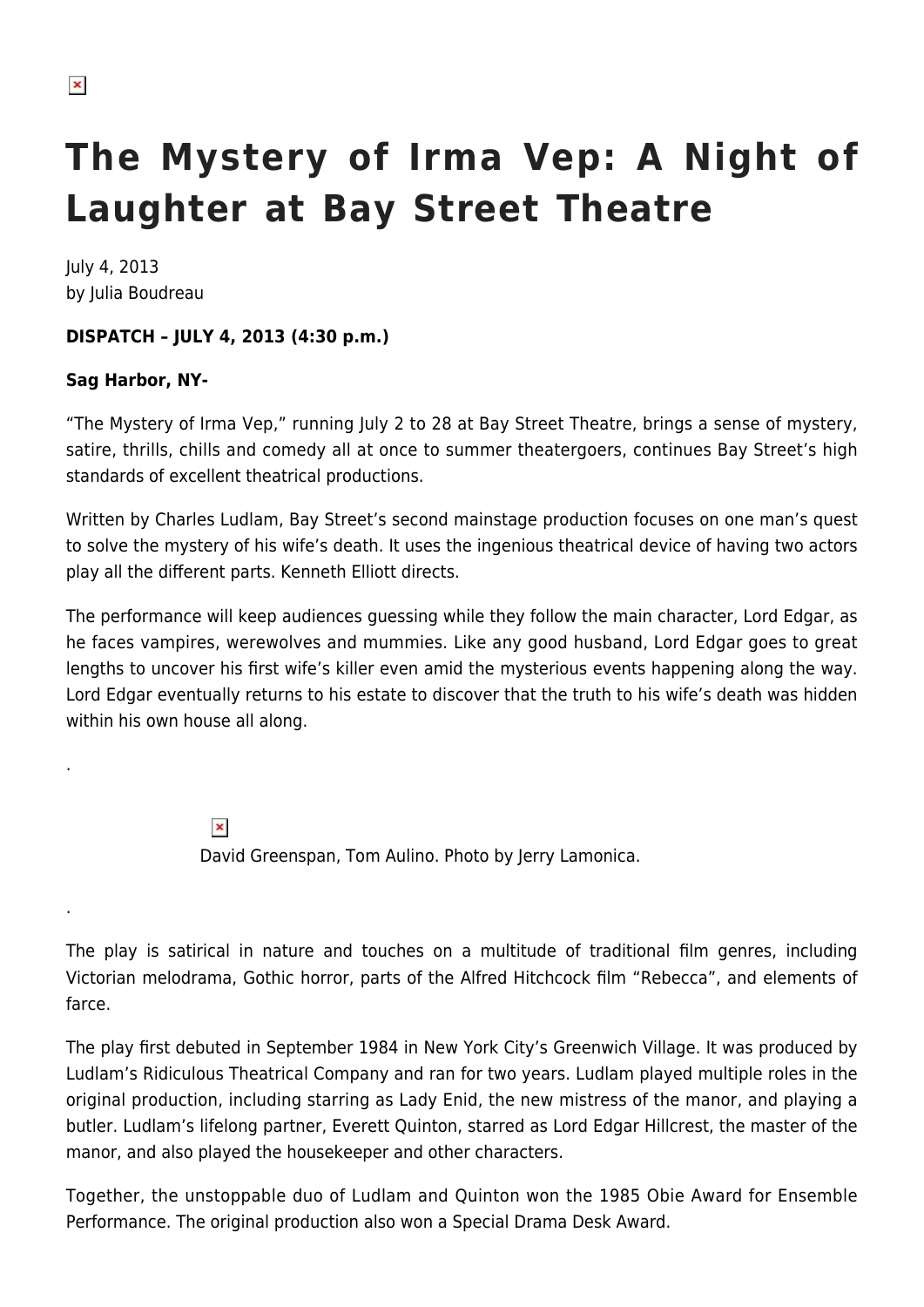$\pmb{\times}$ David Greenspan, Tom Aulino. Photo by Jerry Lamonica.

.

.

.

.

.

.

The play was later produced at the Westside Theatre Off-Broadway from September 1998 to July 1999 and won the 1999 Lucille Lortel Award for Outstanding Revival, in addition to Outer Critics Circle Award nominations for Outstanding Revival of a Play, Outstanding Lighting Design (by John Lee Beatty), and Outstanding Costume Design (by William Ivey Long).

In Sag Harbor, audiences will be treated to the talents of actors Tom Aulino and David Greenspan taking on a total of eight characters on the Bay Street stage.

"'Irma Vep' is going to be a funny show!" says Gary Hygom, producer for Bay Street Theatre. "We are incredible happy to have both Tom and David as our two-man cast playing eight different characters with over 35 different costume changes. Under Elliott's direction, 'Vep' will have audiences crying with laughter."

> $\pmb{\times}$ David Greenspan. Photo by Jerry Lamonica.

The small cast is certainly prepared for the multi-character challenge with years of acting experience. Actor Tom Aulino's past work includes the Broadway revival of "On The Town" as well as "Marvin's Room," "Up Against It!" "The Chang Fragments," "Measure for Measure" and "Henry VIII," "Sin," and "UBU."

Aulino performed in "Circle Mirror Transformation" and directed a production of "The Mystery of Irma Vep" last fall at Kansas City Rep. He was one of the original members of Charles Busch and Ken Elliott's Theatre-In-Limbo. He currently works as an Assistant Professor of Theatre at Auburn University.

> $\pmb{\times}$ Tom Aulino, David Greenspan. Photo by Jerry Lamonica.

David Greenspan also brings with him a list of acting achievements and has won five Obie Awards,